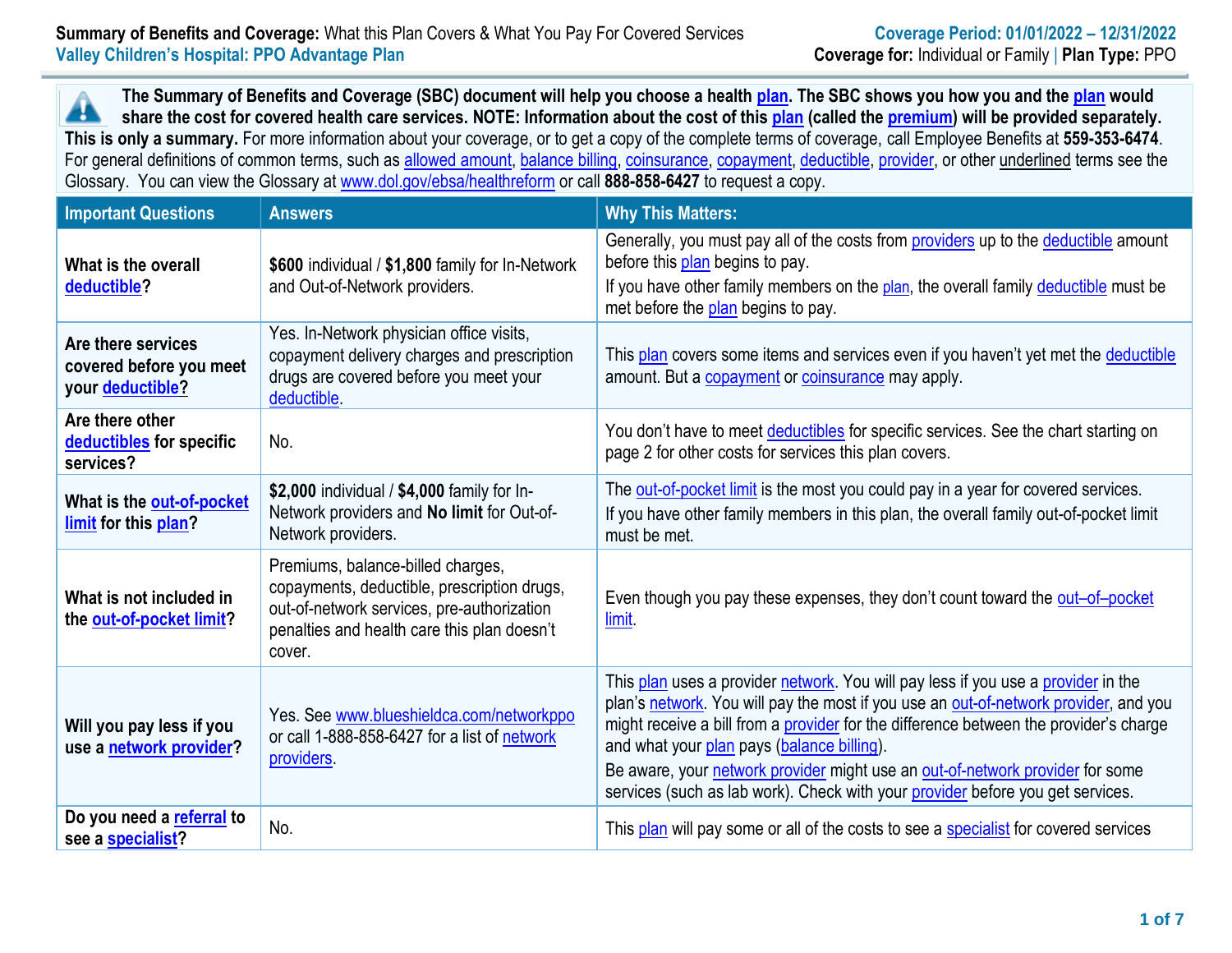

All **[copayment](https://www.healthcare.gov/sbc-glossary/#copayment)** and **[coinsurance](https://www.healthcare.gov/sbc-glossary/#coinsurance)** costs shown in this chart are after your **[deductible](https://www.healthcare.gov/sbc-glossary/#deductible)** has been met, if a **[deductible](https://www.healthcare.gov/sbc-glossary/#deductible)** applies.

|                                                              | <b>Services You May Need</b>                        | <b>What You Will Pay</b>                                                                                                                             |                                                                     |                                                                             |  |
|--------------------------------------------------------------|-----------------------------------------------------|------------------------------------------------------------------------------------------------------------------------------------------------------|---------------------------------------------------------------------|-----------------------------------------------------------------------------|--|
| <b>Common</b><br><b>Medical Event</b>                        |                                                     | <b>Network Provider</b><br>(You will pay the least)                                                                                                  | <b>Out-of-Network</b><br><b>Provider</b><br>(You will pay the most) | <b>Limitations, Exceptions, &amp; Other Important</b><br><b>Information</b> |  |
| If you visit a health<br>care provider's office<br>or clinic | Primary care visit to treat an<br>injury or illness | \$15/visit - Deductible<br>does not apply to office<br>visit only.<br>Deductible and 10%<br>coinsurance for other<br>services during office<br>visit | 40% coinsurance                                                     | -none-                                                                      |  |
|                                                              | <b>Specialist visit</b>                             | \$15/visit - Deductible<br>does not apply to office<br>visit only.<br>Deductible and 10%<br>coinsurance for other<br>services during office<br>visit | 40% coinsurance                                                     | -none-                                                                      |  |
|                                                              | Preventive care/screening/<br>immunization          | \$15/visit<br>Deductible does not<br>apply                                                                                                           | 40% coinsurance                                                     | -none-                                                                      |  |
| If you have a test                                           | Diagnostic test (x-ray, blood<br>work, ultrasounds) | \$15 copayment<br>Deductible does not<br>apply (Valley Children's<br>Provider)<br>Deductible and 10%<br>coinsurance (other in-<br>network providers) | 40% coinsurance                                                     | -none-                                                                      |  |
|                                                              | Imaging (CT/PET scans, MRIs)                        | \$50 copayment<br>Deductible does not<br>apply (Valley Children's<br>Provider)<br>Deductible 10%<br>coinsurance (other in-<br>network providers)     | 40% coinsurance                                                     | -none-                                                                      |  |

For more information about limitations and exceptions, see plan or policy document on the George page or call Employee Benefits at (559) 353-6474.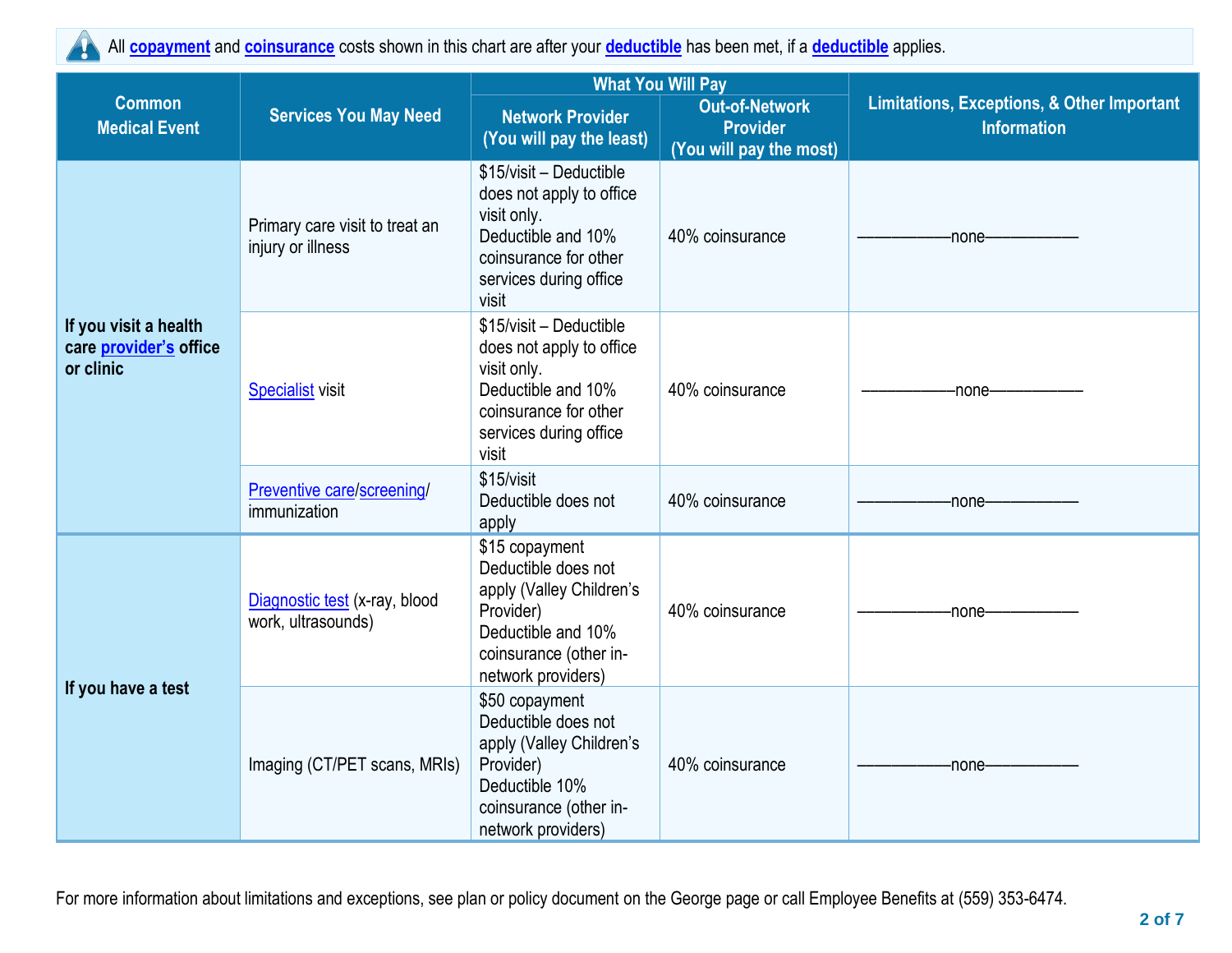|                                                                                                                                                                                   | <b>Services You May Need</b>                      | <b>What You Will Pay</b>                                                                                                                                                                       |                                                                       |                                                                                                                                                                                              |  |
|-----------------------------------------------------------------------------------------------------------------------------------------------------------------------------------|---------------------------------------------------|------------------------------------------------------------------------------------------------------------------------------------------------------------------------------------------------|-----------------------------------------------------------------------|----------------------------------------------------------------------------------------------------------------------------------------------------------------------------------------------|--|
| <b>Common</b><br><b>Medical Event</b>                                                                                                                                             |                                                   | <b>Network Provider</b><br>(You will pay the least)                                                                                                                                            | <b>Out-of-Network</b><br><b>Provider</b><br>(You will pay the most)   | <b>Limitations, Exceptions, &amp; Other Important</b><br><b>Information</b>                                                                                                                  |  |
| If you need drugs to<br>treat your illness or<br>condition<br>More information about<br>prescription drug<br>coverage is available at<br>www.caremark.com or<br>call 877-217-1868 | Generic drugs                                     | \$10/prescription (30-day supply)<br>\$20/prescription (90-day supply)                                                                                                                         |                                                                       |                                                                                                                                                                                              |  |
|                                                                                                                                                                                   | Preferred brand drugs                             | 20% coinsurance with<br>Minimum \$25/prescription (30-day supply)<br>\$40/prescription (90-day supply) and<br>Maximum \$50/prescription (30-day supply)<br>\$100/prescription (90-day supply)  |                                                                       | Covers up to a 30-day supply (retail<br>prescription); 90-day supply (mail order or CVS<br>pharmacy retail prescription).<br>Maximum \$1,000 per lifetime for drugs to treat<br>infertility. |  |
|                                                                                                                                                                                   | Non-preferred brand drugs                         | 30% coinsurance with<br>Minimum \$40/prescription (30-day supply)<br>\$80/prescription (90-day supply) and<br>Maximum \$200/prescription (30-day supply)<br>\$400/prescription (90-day supply) |                                                                       |                                                                                                                                                                                              |  |
|                                                                                                                                                                                   | <b>Specialty drugs</b>                            | Applicable copayment                                                                                                                                                                           |                                                                       | Covers up to a 30-day supply (retail<br>prescription); 90-day supply (mail order<br>prescription).                                                                                           |  |
| If you have outpatient                                                                                                                                                            | Facility fee (e.g., ambulatory<br>surgery center) | 10% coinsurance                                                                                                                                                                                | 40% coinsurance                                                       | -none-                                                                                                                                                                                       |  |
| surgery                                                                                                                                                                           | Physician/surgeon fees                            | 10% coinsurance                                                                                                                                                                                | 40% coinsurance                                                       | -none-                                                                                                                                                                                       |  |
| If you need immediate<br>medical attention                                                                                                                                        | Emergency room care                               | 10% coinsurance                                                                                                                                                                                | 10% coinsurance<br>(emergency)<br>40% coinsurance (non-<br>emergency) | -none-                                                                                                                                                                                       |  |
|                                                                                                                                                                                   | <b>Emergency medical</b><br>transportation        | 10% coinsurance                                                                                                                                                                                | 10% coinsurance<br>(emergency)<br>40% coinsurance (non-<br>emergency) | -none-                                                                                                                                                                                       |  |
|                                                                                                                                                                                   | <b>Urgent care</b>                                | \$15/visit - Deductible<br>does not apply to office<br>visit only.<br>Deductible and 10%<br>coinsurance for other<br>services during office<br>visit                                           | 40% coinsurance                                                       |                                                                                                                                                                                              |  |

For more information about limitations and exceptions, see plan or policy document on the George page or call Employee Benefits at (559) 353-6474.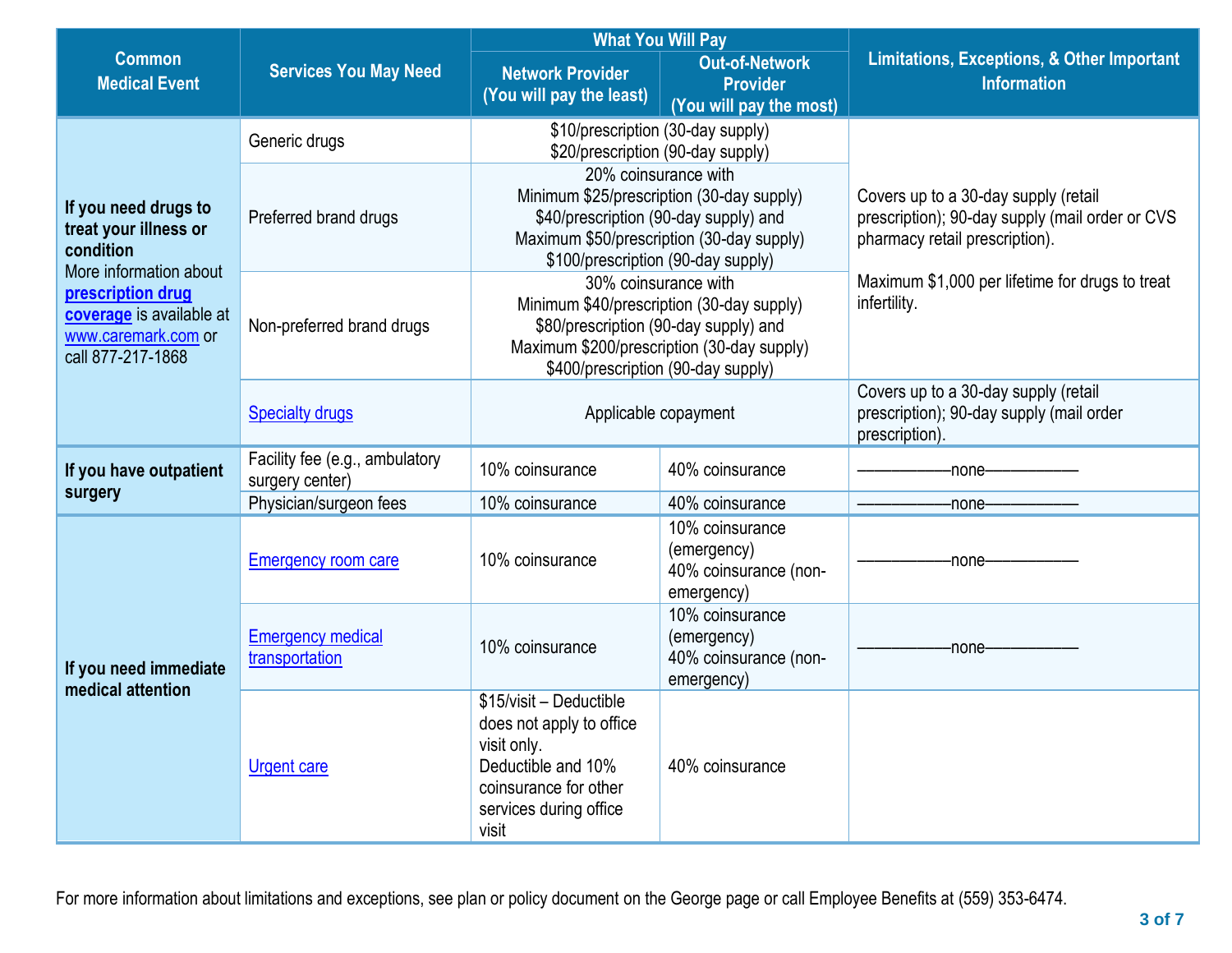|                                                                                    | <b>Services You May Need</b>                         | <b>What You Will Pay</b>                                                                                                   |                                                                     |                                                                                                                                                                                                                                          |  |
|------------------------------------------------------------------------------------|------------------------------------------------------|----------------------------------------------------------------------------------------------------------------------------|---------------------------------------------------------------------|------------------------------------------------------------------------------------------------------------------------------------------------------------------------------------------------------------------------------------------|--|
| <b>Common</b><br><b>Medical Event</b>                                              |                                                      | <b>Network Provider</b><br>(You will pay the least)                                                                        | <b>Out-of-Network</b><br><b>Provider</b><br>(You will pay the most) | <b>Limitations, Exceptions, &amp; Other Important</b><br><b>Information</b>                                                                                                                                                              |  |
| If you have a hospital<br>stay                                                     | Facility fee (e.g., hospital room)                   | 10% coinsurance<br>(Valley Children's<br>hospital only for NICU<br>and PICU)                                               | 40% coinsurance                                                     | Pre-admission certification must be obtained in<br>order to avoid a 50% reduction of benefits.                                                                                                                                           |  |
|                                                                                    | Physician/surgeon fees                               | 10% coinsurance                                                                                                            | 40% coinsurance                                                     | -none—                                                                                                                                                                                                                                   |  |
| If you need mental<br>health, behavioral<br>health, or substance<br>abuse services | <b>Outpatient services</b>                           | \$15/visit for office visit<br>Deductible does not<br>apply<br>10% coinsurance all<br>other outpatient services            | 40% coinsurance                                                     | Intensive outpatient services require pre-<br>certification.                                                                                                                                                                             |  |
|                                                                                    | Inpatient services                                   | 10% coinsurance                                                                                                            | 40% coinsurance                                                     | Pre-admission certification must be obtained in<br>order to avoid a 50% reduction of benefits.                                                                                                                                           |  |
|                                                                                    | Office visits                                        | \$15/first visit                                                                                                           | 40% coinsurance                                                     | Depending on the type of service, a copayment,<br>coinsurance, or deductible may apply.<br>Maternity care may include tests and services<br>described elsewhere in the SBC (i.e. ultrasound).                                            |  |
|                                                                                    | Childbirth/delivery professional<br>services         | 10% coinsurance                                                                                                            | 40% coinsurance                                                     | -none-                                                                                                                                                                                                                                   |  |
| If you are pregnant                                                                | Childbirth/delivery facility<br>services             | \$250 copayment<br>Deductible does not<br>apply<br>Deductible and 10%<br>coinsurance (Community<br><b>Medical Centers)</b> | 40% coinsurance                                                     | Pre-admission certification must be obtained for<br>vaginal deliveries requiring more than a 48 hour<br>stay and for cesarean section deliveries requiring<br>more than a 96 hour stay in order to avoid a 50%<br>reduction of benefits. |  |
|                                                                                    | Home health care                                     | 10% coinsurance                                                                                                            | 40% coinsurance                                                     | -none-                                                                                                                                                                                                                                   |  |
| If you need help                                                                   | <b>Rehabilitation services</b>                       | 10% coinsurance                                                                                                            | 40% coinsurance                                                     | -none-                                                                                                                                                                                                                                   |  |
| recovering or have<br>other special health<br>needs                                | <b>Habilitation services</b><br>Skilled nursing care | 10% coinsurance<br>10% coinsurance                                                                                         | 40% coinsurance<br>40% coinsurance                                  | -none-<br>Services must begin within 14 days following a<br>hospital confinement of at least 3 days.                                                                                                                                     |  |
|                                                                                    | Durable medical equipment                            | 10% coinsurance                                                                                                            | 40% coinsurance                                                     | Rental is covered up to the cost of purchase.                                                                                                                                                                                            |  |
|                                                                                    | <b>Hospice services</b>                              | 10% coinsurance                                                                                                            | 40% coinsurance                                                     | -none-                                                                                                                                                                                                                                   |  |
|                                                                                    | Children's eye exam                                  | Not covered                                                                                                                | Not covered                                                         | Not covered under the medical plan.                                                                                                                                                                                                      |  |

For more information about limitations and exceptions, see plan or policy document on the George page or call Employee Benefits at (559) 353-6474.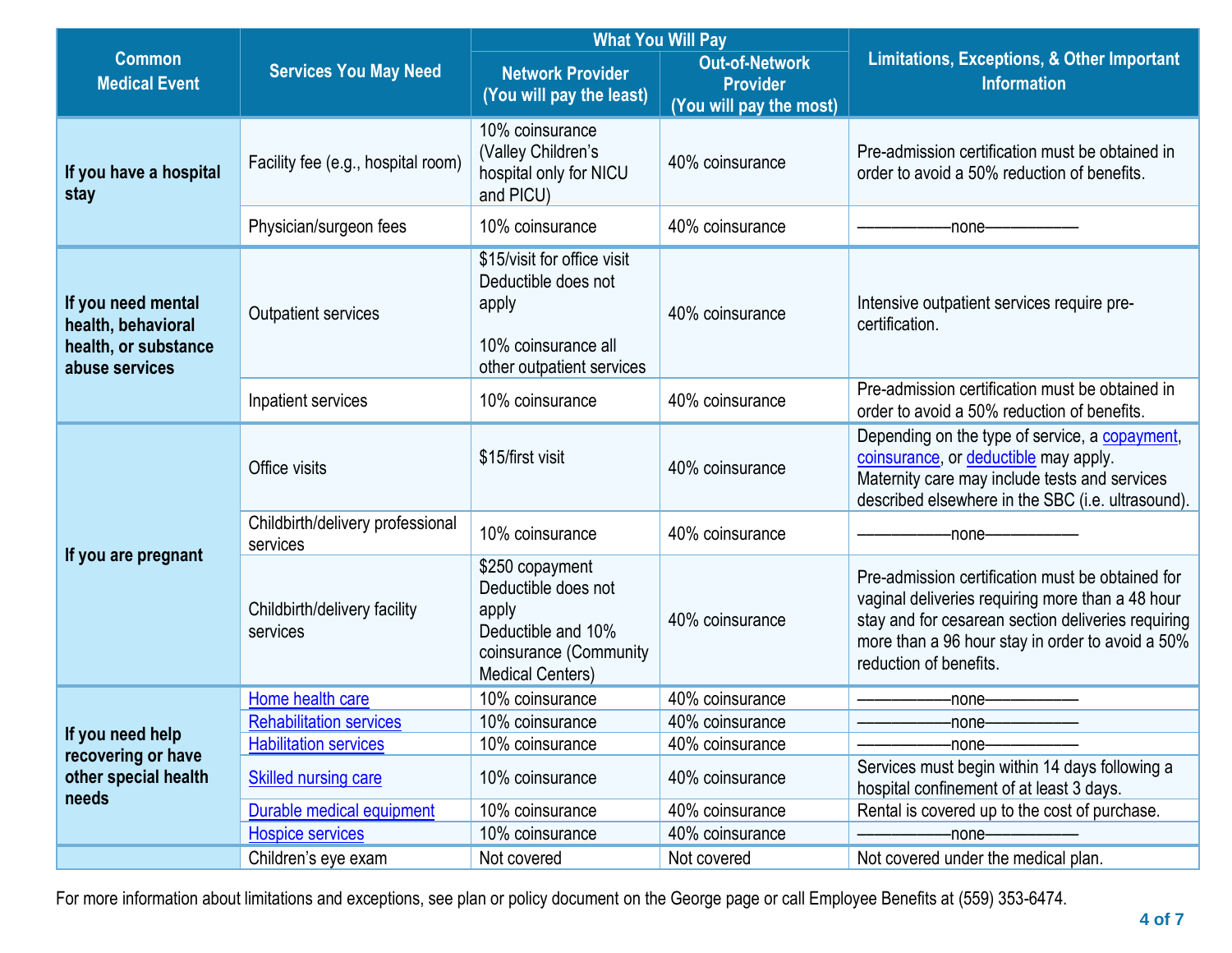|                                       | <b>Services You May Need</b> | <b>What You Will Pay</b>                                 |                                                                     |                                                                  |
|---------------------------------------|------------------------------|----------------------------------------------------------|---------------------------------------------------------------------|------------------------------------------------------------------|
| <b>Common</b><br><b>Medical Event</b> |                              | Network Provider<br>(You will pay the least) $\parallel$ | <b>Out-of-Network</b><br><b>Provider</b><br>(You will pay the most) | Limitations, Exceptions, & Other Important<br><b>Information</b> |
| If your child needs                   | Children's glasses           | Not covered                                              | Not covered                                                         | Not covered under the medical plan.                              |
| dental or eye care                    | Children's dental check-up   | Not covered                                              | Not covered                                                         | Not covered under the medical plan.                              |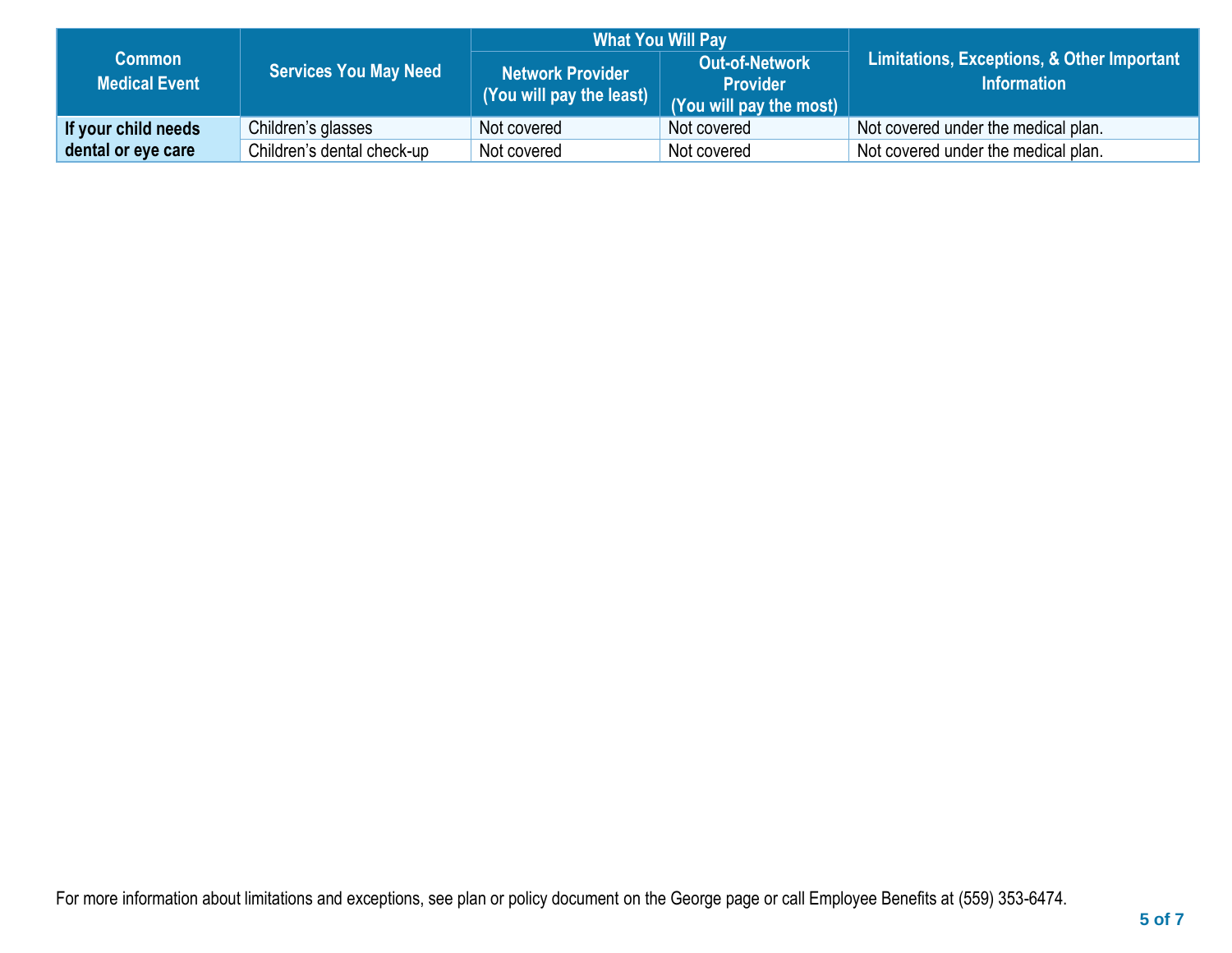| <b>Excluded Services &amp; Other Covered Services:</b>                                                                                           |                                                                                        |                                                                                         |  |  |  |
|--------------------------------------------------------------------------------------------------------------------------------------------------|----------------------------------------------------------------------------------------|-----------------------------------------------------------------------------------------|--|--|--|
| Services Your Plan Generally Does NOT Cover (Check your policy or plan document for more information and a list of any other excluded services.) |                                                                                        |                                                                                         |  |  |  |
| <b>Bariatric surgery</b><br>Cosmetic surgery (except due to accidental<br>injury, birth defect or illness or mastectomy)                         | Dental care<br>Long-term care<br>Non-emergency care when traveling outside the<br>U.S. | Routine eye care<br>$\bullet$<br>Routine foot care<br>Weight loss programs<br>$\bullet$ |  |  |  |
| Other Covered Services (Limitations may apply to these services. This isn't a complete list. Please see your plan document.)                     |                                                                                        |                                                                                         |  |  |  |
| Acupuncture (prescription required)<br>Chiropractic care (limited to \$500 per calendar<br>year)                                                 | Hearing aids<br>Infertility treatment (limited to \$3,000 per lifetime)                | Private-duty nursing                                                                    |  |  |  |

Your Rights to Continue Coverage: There are agencies that can help if you want to continue your coverage after it ends. The contact information for those agencies is: The plan at **888-858-6427,** your state insurance department, the U.S. Department of Labor, Employee Benefits Security Administration at 1-866-444 3272 or [www.dol.gov/ebsa/](http://www.dol.gov/ebsa)healthreform, or the U.S. Department of Health and Human Services at 1-877-267-2323 x61565 or [www.cciio.cms.gov.](http://www.cciio.cms.gov/) Other coverage options may be available to you too, including buying individual insurance coverage through the Health Insurance [Marketplace.](https://www.healthcare.gov/sbc-glossary/#marketplace) For more information about the [Marketplace,](https://www.healthcare.gov/sbc-glossary/#marketplace) visit [www.HealthCare.gov](http://www.healthcare.gov/) or call 1-800-318-2596.

Your Grievance and Appeals Rights: There are agencies that can help if you have a complaint against your [plan](https://www.healthcare.gov/sbc-glossary/#plan) for a denial of a [claim.](https://www.healthcare.gov/sbc-glossary/#claim) This complaint is called a [grievance](https://www.healthcare.gov/sbc-glossary/#grievance) or [appeal.](https://www.healthcare.gov/sbc-glossary/#appeal) For more information about your rights, look at the explanation of benefits you will receive for that medical [claim.](https://www.healthcare.gov/sbc-glossary/#claim) Your [plan](https://www.healthcare.gov/sbc-glossary/#plan) documents also provide complete information to submit a [claim,](https://www.healthcare.gov/sbc-glossary/#claim) [appeal,](https://www.healthcare.gov/sbc-glossary/#appeal) or a [grievance](https://www.healthcare.gov/sbc-glossary/#grievance) for any reason to your [plan.](https://www.healthcare.gov/sbc-glossary/#plan) For more information about your rights, this notice, or assistance, contact the plan at **888-858-6427**. You may also contact your state insurance department, the U.S. Department of Labor, Employee Benefits Security Administration at 1-866-444-3272 or [www.dol.gov/ebsa/](http://www.dol.gov/ebsa)healthreform, or the U.S. Department of Health and Human Services at 1-877-267-2323 x61565 or [www.cciio.cms.gov.](http://www.cciio.cms.gov/)

## **Does this plan provide Minimum Essential Coverage? Yes**

[Minimum Essential Coverage](https://www.healthcare.gov/sbc-glossary/#minimum-essential-coverage) generally includes [plans,](https://www.healthcare.gov/sbc-glossary/#plan) [health insurance](https://www.healthcare.gov/sbc-glossary/#health-insurance) available through the [Marketplace](https://www.healthcare.gov/sbc-glossary/#marketplace) or other individual market policies, Medicare, Medicaid, CHIP, TRICARE, and certain other coverage. If you are eligible for certain types of [Minimum Essential Coverage,](https://www.healthcare.gov/sbc-glossary/#minimum-essential-coverage) you may not be eligible for the [premium tax credit.](https://www.healthcare.gov/sbc-glossary/#premium-tax-credits)

## **Does this plan meet the Minimum Value Standards? Yes**

If your [plan](https://www.healthcare.gov/sbc-glossary/#plan) doesn't meet the [Minimum Value Standards,](https://www.healthcare.gov/sbc-glossary/#minimum-value-standard) you may be eligible for a [premium tax credit](https://www.healthcare.gov/sbc-glossary/#premium-tax-credits) to help you pay for a [plan](https://www.healthcare.gov/sbc-glossary/#plan) through the [Marketplace.](https://www.healthcare.gov/sbc-glossary/#marketplace)

––––––––––––––––––––––*To see examples of how this plan might cover costs for a sample medical situation, see the next section.–––––––––––*–––––––––––